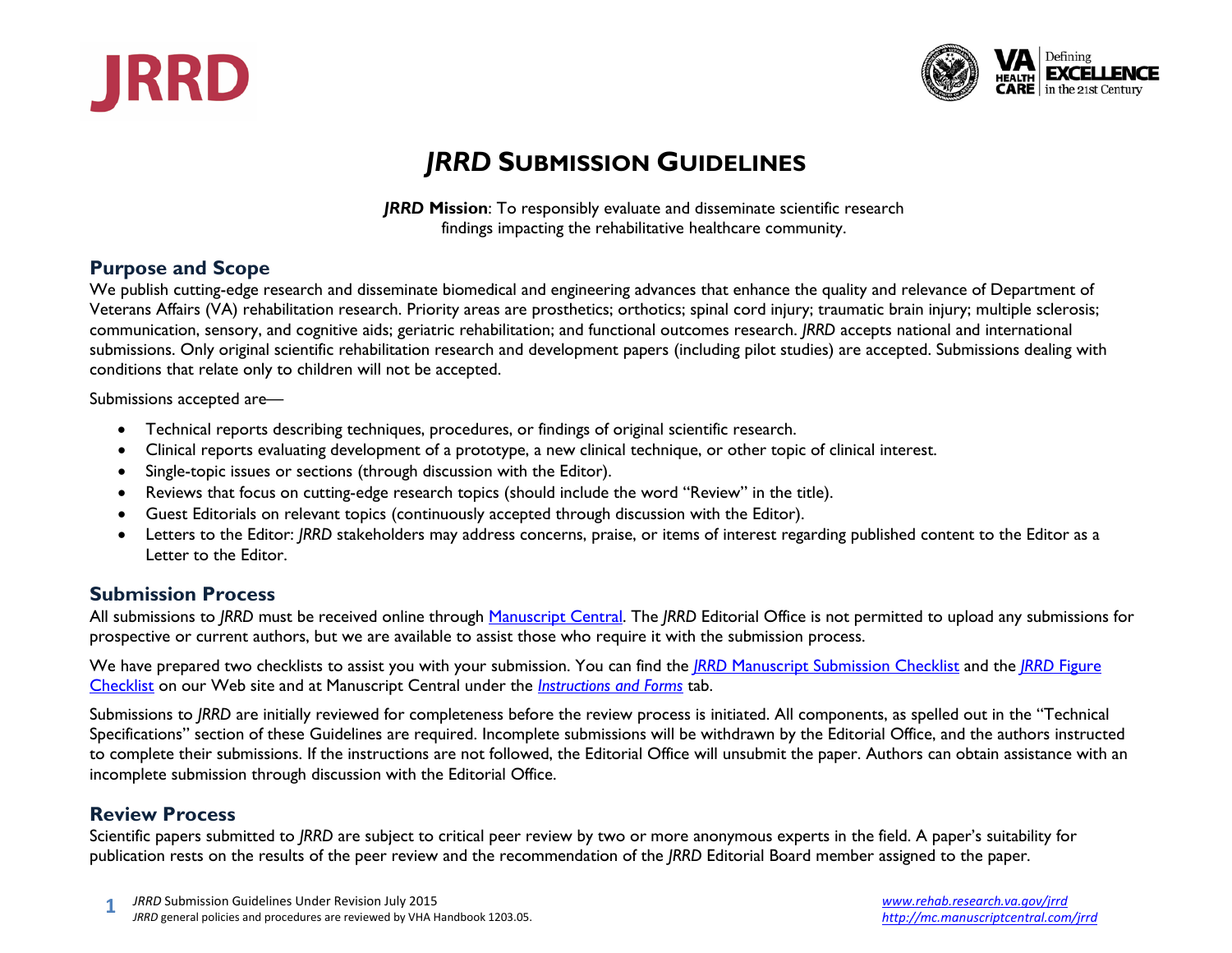



#### **Authorship**

We follow the *ICMJE* guidelines for authorship and contributorship. These criteria were developed to discourage the inflationary increase in the number of authors listed on articles and to end the practices of both guest and ghost authorship.

Specifically, authorship credit should be based only on (1) substantially contributing to study conception and design, acquisition of data, or analysis and interpretation of data; (2) drafting the article or revising it critically for important intellectual content; and (3) providing final approval of the version to be published. **All three conditions must be met**. Acquiring funding, collecting data, or supervising the research group, by themselves, do not justify authorship.

"Ghost authorship occurs when someone makes a significant contribution to a manuscript without due acknowledgement of their role. Guest authorship, in contrast, occurs when an individual is named as an author of a manuscript when they do not meet authorship criteria. Both are disturbingly common. Ghost and guest authorship are breaches of professional ethics. They violate readers' trust in scientific reporting and have the potential to distort medical literature [1]." Articles found to have ghost or guest authors will be retracted by *JRRD* following the same guidelines used for plagiarism (*JRRD* [Editorial Policies\)](http://www.rehab.research.va.gov/jour/jrrdedpolicy2010.pdf).

We also require authors to describe what each has contributed to the study and/or manuscript. The goals of this disclosure are to "discourage abuses of authorship, permit credit for all substantial contributions, and inform editors and readers of who stands behind each key portion of the work and who is prepared to vouch for the work as a whole" [2].

Therefore, after a manuscript has been accepted, every author listed on the submission will be required to have his or her contribution listed in the Acknowledgments section at the end of the article. Others who have contributed to the work but who do not meet the guidelines for authorship should be thanked in the Acknowledgments section. While, our editorial staff will offer suggestions for these contributions, authors are **free** to add any pertinent contributions they deem necessary to properly document authorship of the article.

## **Conflict of Interest**

*JRRD* has a primary responsibility to its stakeholders to provide unbiased scientific results and analyses, with a transparent reporting of competing financial interests or other interests. We require all authors to declare any competing financial or other interests in relation to the work described within the context of the submission. Competing interests can be of two major types and must be reported by all authors:

- Direct and personal, such as equity, stock ownership, consulting, research support and funding, and personal patents (applied, inprocess, or awarded).
- Indirect, such as employment by an agency that may gain or lose financially; management or advisory affiliations, or consulting (all within the last 2 years); and corporate patents (applied, in-process, or awarded).

All authors must complete the [ICMJE Form for Disclosure of Potential Conflicts of Interest](http://www.icmje.org/coi_disclosure.pdf) to submit a manuscript to *JRRD*. The form is also available from the *JRRD* [Web site](http://www.rehab.research.va.gov/jour/jourindx.html) and [Manuscript Central](http://mc.manuscriptcentral.com/jrrd) under the *[Instructions and Forms](http://mc.manuscriptcentral.com/jrrd?NEXT_PAGE=FORMS_AND_INSTRUCTIONS&CURRENT_ROLE_ID=1&CURRENT_USER_ID=0&DOCUMENT_HASHCODE=&SANITY_CHECK_DOCUMENT_ID=&CONFIG_ID=2880&PAGE_NAME=LOGIN)* tab. The form must be sent after the submission has been completed; if the [ICMJE Form for Disclosure of Potential Conflicts of Interest](http://www.icmje.org/coi_disclosure.pdf) is **not** received, the submission **will not** be processed.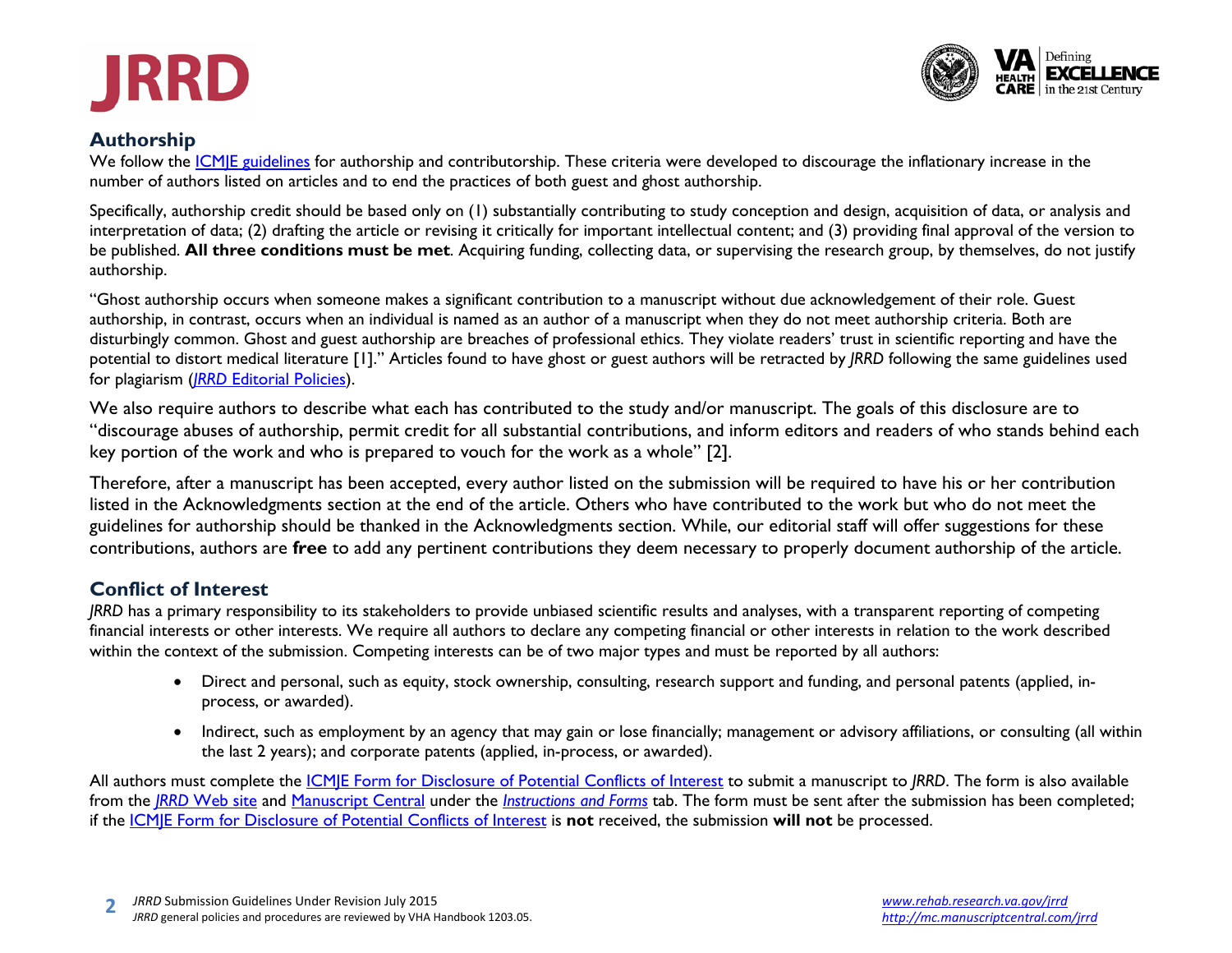## **JRRD**



Please note that the *JRRD* Manuscript Central ID number must be listed on each page of the form before it is returned to the Editorial Office. If the author list increases at any time during the peer review process, a new form must be submitted with all the information filled out again for every author. However, a new form is not required for each revision. The form is a fillable PDF that must be emailed [\(Lloyd.Tinker@va.gov\)](mailto:lloyd.tinker@va.gov) or faxed (410-962-9670) to the *JRRD* Editorial Office.

## **Statement of Originality**

Material submitted to *JRRD* **must be original** and not published or submitted elsewhere. All authors are deemed to be individually and collectively responsible for submissions to *JRRD* and are required to forward to the *JRRD* Editorial Office the *JRRD* [Authors' Statement of Originality](http://www.rehab.research.va.gov/jour/jrrdoriginality2010.pdf) form signed by **all** authors (this form is available online from the *JRRD* [Web site](http://www.rehab.research.va.gov/jour/jourindx.html) and [Manuscript Central](http://mc.manuscriptcentral.com/jrrd) under the *[Instructions and Forms](http://mc.manuscriptcentral.com/jrrd?NEXT_PAGE=FORMS_AND_INSTRUCTIONS&CURRENT_ROLE_ID=1&CURRENT_USER_ID=0&DOCUMENT_HASHCODE=&SANITY_CHECK_DOCUMENT_ID=&CONFIG_ID=2880&PAGE_NAME=LOGIN)* tab; the Manuscript Central ID number **must** be listed on the form). By submitting this form with the manuscript, the corresponding author accepts the responsibility that all authors have agreed to be listed as contributors and have seen and approved the manuscript and its content prior to submission.

A caveat would be submissions containing material that has previously formed all or part of a doctoral or other academic thesis and that has been published according to the guidelines of the institution granting the degree, as long as the material is not in part or in total a compilation of previously published material from other journals or scientific publications.

If the author list increases at any time during the peer review process, a new form must be submitted with all the information filled out again for every author. However, a new form is not required for each revision. The form is a fillable PDF that must be emailed [\(Lloyd.Tinker@va.gov\)](mailto:lloyd.tinker@va.gov) or faxed (410-962-9670) to the *JRRD* Editorial Office.

## **Clinical Trial Registration**

*JRRD* requires the registration in a public trials registry of all trials that meet the minimum registration data set requirement as described by the [ICMJE](http://www.icmje.org/urm_main.html) as a condition for publication. A clinical trial is any study that prospectively assigns human subjects to intervention or comparison groups to evaluate the cause-and-effect relationship between a medical intervention and a health outcome. Please refer to the *JRRD* [Editorial Policies](http://www.rehab.research.va.gov/jour/jrrdedpolicy2010.pdf) or the [ICMJE](http://www.icmje.org/urm_main.html) for further information.

Please note: If clinical trial registration is required but has not been completed, authors will not be allowed to continue uploading their submission into Manuscript Central.

Trials should be registered in one of the following trial registries:

[Australian New Zealand Clinical Trials Registry](http://actr.org.au/)

[ClinicalTrials.gov](http://www.clinicaltrials.gov/)

[ISRCTN Register](http://isrctn.org/)

[Nederlands Trial Register](http://www.trialregister.nl/trialreg/index.asp)

[UMIN Clinical Trials Registry](http://www.umin.ac.jp/ctr)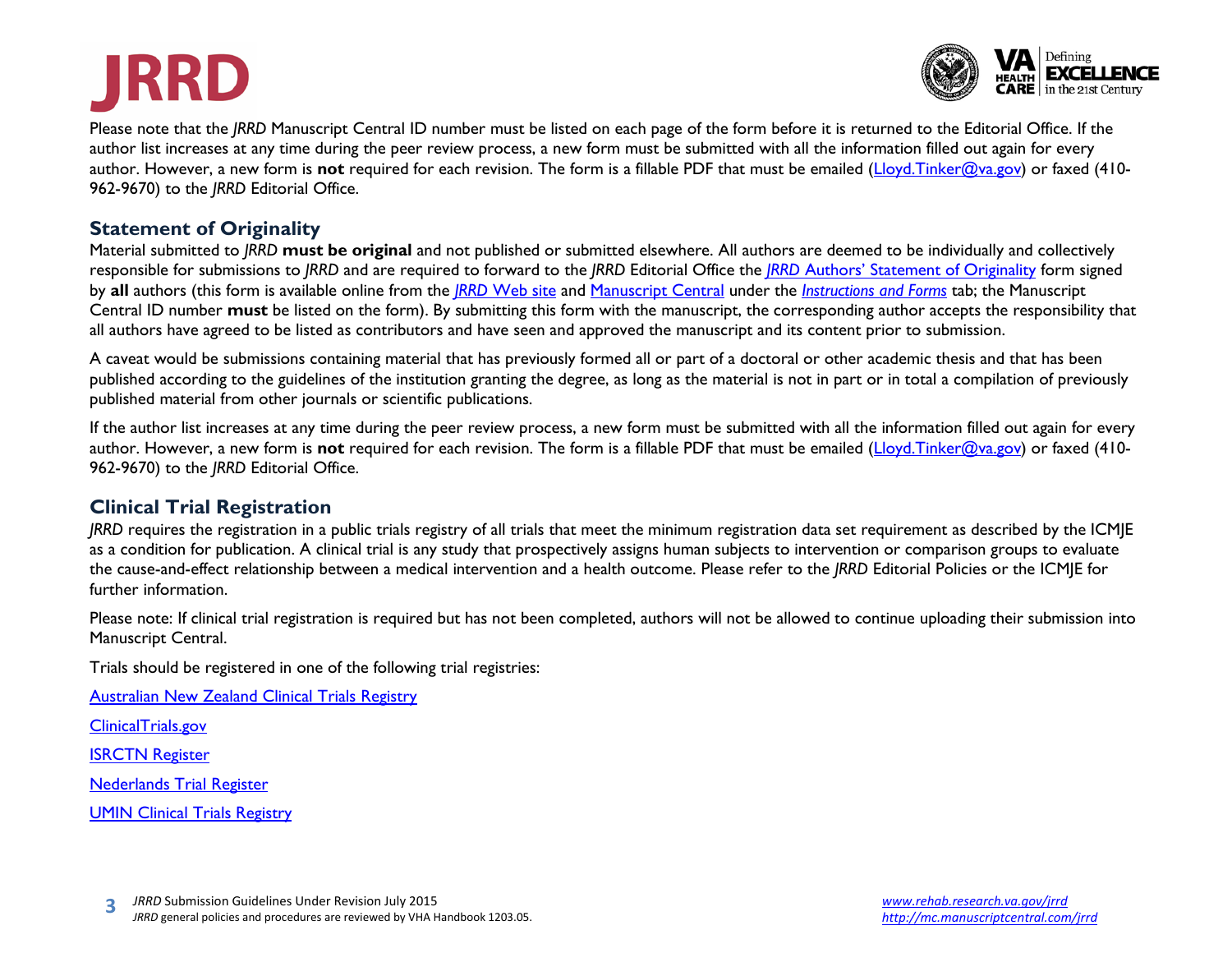



## **Reporting Guidelines**

Responsible reporting of health research studies and results is fundamental to *JRRD*. Therefore, authors are required to follow the reporting guideline appropriate to the study type (eg., CONSORT for randomized controlled trials) and submit the completed reporting guideline checklist at the end of each original submission.

The most common study types received at *JRRD* that would fall under this requirement are—

Randomized Controlled Trials: CONSORT (Consolidated Standards of Reporting Trials) Observational Studies: STROBE (Strengthening the Reporting of Observational studies in Epidemiology) Systematic Reviews: PRISMA (Preferred Reporting Items for Systematic Reviews and Meta-Analyses) Diagnostic Studies: STARD (Standards for the Reporting of Diagnostic Accuracy Studies) Case Reports: CARE (Case Reports)

More information about study types, reporting guidelines, and checklists can be found at the **EQUATOR** Network Web site.

#### **Institutional Review**

*JRRD* requires authors to document institutional review board procedures on human subjects and animals. In addition, if the manuscript involved human study participants, authors will be asked to provide a statement indicating whether or not the human study participants will be informed about the accepted publication [3].

## **Author Guidelines**

Authors shall prepare manuscripts in accordance with the following guidelines, which were adapted from the *ICMJE's Uniform Requirements for* [Manuscripts Submitted to Biomedical Journals.](http://www.icmje.org/urm_main.html) Authors must—

- Submit papers online to [Manuscript Central](http://mc.manuscriptcentral.com/jrrd) as Microsoft Word files in 12-pt font, double-spaced with liberal margins, and appropriately paginated for  $8.5 \times 11$  in. paper.
- Submit papers that are original and in English. For our international authors, we strongly encourage use of a professional translating service that specializes in editing scientific documents. In addition, the European Association of Science Editors (EASE) has created the [EASE Guidelines for](http://www.ease.org.uk/sites/default/files/ease_guidelines-june2011c.pdf)  [Authors and Translators of Scientific Articles,](http://www.ease.org.uk/sites/default/files/ease_guidelines-june2011c.pdf) which are freely available and have been translated into 15 languages. The list of references and further reading includes editorial guidelines, handbooks, and Web sites that provide useful information on scientific writing.
- Submit a cover letter detailing their intent to publish in *JRRD* with each manuscript.
- Submit the following as **one** file for each submission:
	- o Cover page with title; short title for running head; author name(s), major degree(s), and affiliation(s); funding source(s) (including grant numbers); and name, address, telephone and fax numbers, and e-mail address of the corresponding author.
	- o Abstract, including clinical trial registration information (if required).
	- o Alphabetized key words (at least 10).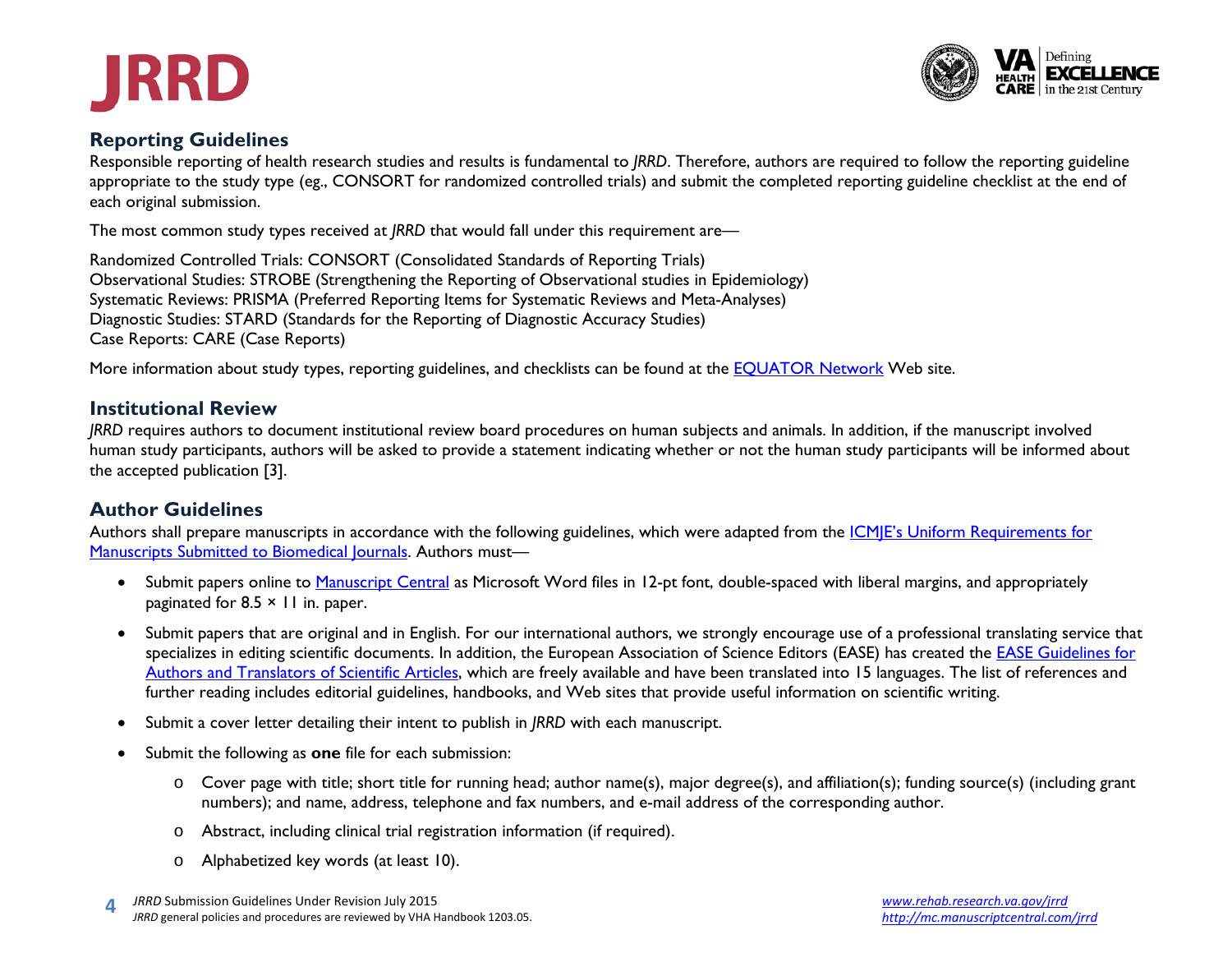



- o Abbreviations (only abbreviations that are used more than once appear in this section).
- o Manuscript body text, including section headings: introduction, methods, results, discussion, conclusions, and references.
- o Acknowledgments
- o Tables and figures and their captions/legends.
- o Statement of responsibility detailing the specific contributions of every author. The specific level of detail for the disclosure of author contributions will be left to the author(s), but every author listed on the submission is **required** to have a contribution listed.

— Please note: Manuscript Central is designed to collect the names of the first 10 authors on a paper for metadata purposes only. *JRRD* imposes **no**  limits on the number of authors on any submitted manuscript. All authors who contributed to the work should be listed on the paper and on any required forms.

- Obtain and provide to the *JRRD* Editorial Office concomitant with submission copyright release and/or permission(s). All material will be reviewed by the Editor prior to publication.
- Complete clinical trial registration (if required) before onset of study enrollment and include trial registry name and Web site, trial name, and trial registry number at the end of the abstract.
- Complete the ICMIE Form for Disclosure of Potential Conflicts of Interest and either email to [Lloyd.Tinker@va.gov](mailto:Lloyd.Tinker@va.gov) or fax to the Editorial Office (410-962-9670).
- Complete the *JRRD* [Authors' Statement of Originality](http://www.rehab.research.va.gov/jour/jrrdoriginality2010.pdf) form (signed by **all** authors) and either email to [Lloyd.Tinker@va.gov](mailto:Lloyd.Tinker@va.gov) or fax to the Editorial Office (410-962-9670).
- Include a *JRRD at a Glance* paragraph of 100 words or less describing the paper's relevance to the veteran.
- Include at least two preferred and any nonpreferred reviewers. Online submission cannot be completed without including the names of at least two preferred reviewers.
- Preview the complete online submitted manuscript before the end of the submission process as directed. Please notify the *JRRD* Editorial Office at Lloyd. Tinker@va.gov if an email confirming receipt of the upload is not received within 24 hours.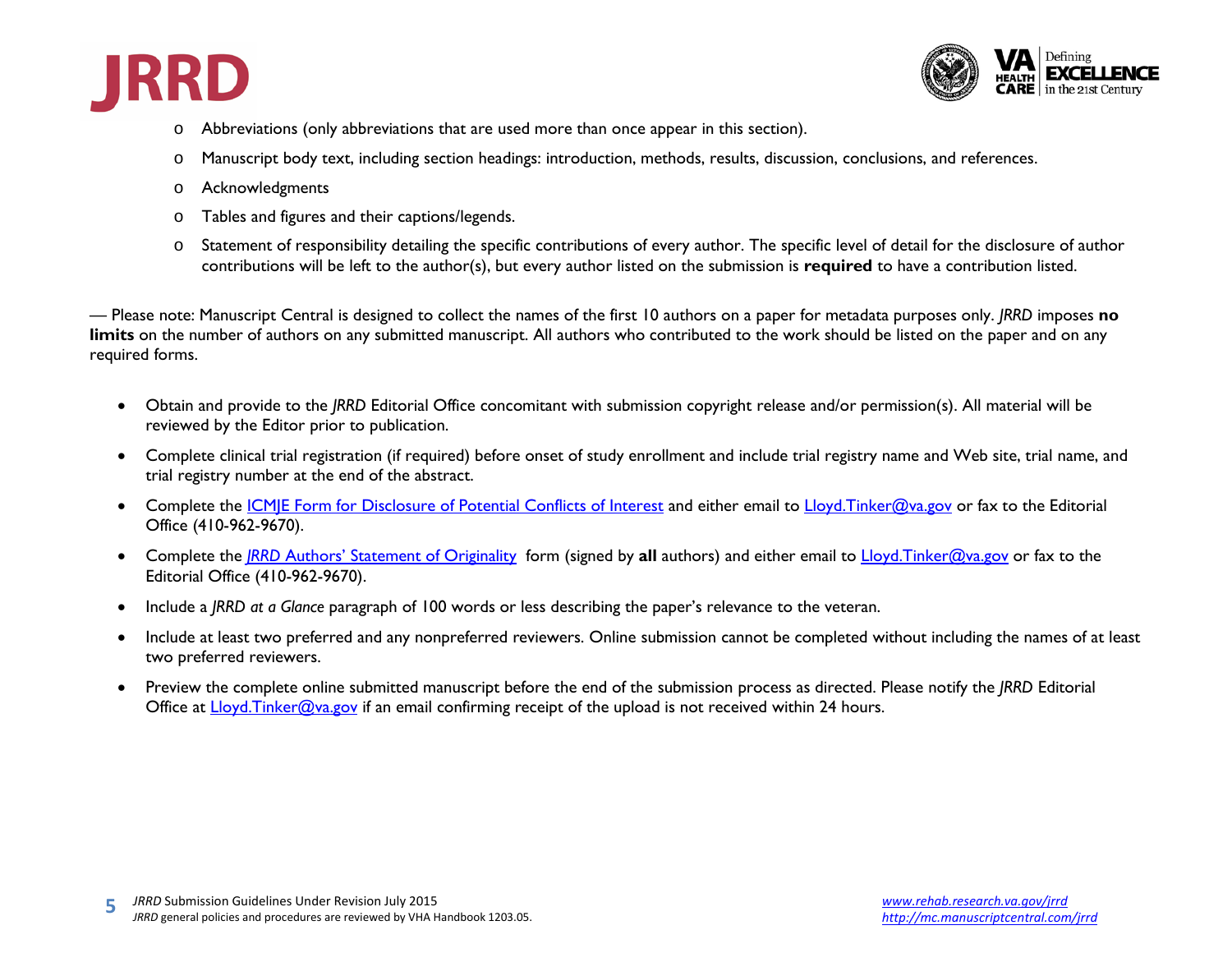

## **Manuscript Acceptance**

**JRRD** 

Upon conditional manuscript acceptance, authors must do **both** of the following:

(1) Email to the Editorial Office [\(Lloyd.Tinker@va.gov\)](mailto:Lloyd.Tinker@va.gov) the final version of the paper (with all revisions/edits incorporated and redlining removed) and **high-quality**, **print-ready** figures and graphics (as **individual** files and not embedded in the manuscript; detailed instructions for producing printready graphics can be found in the Technical Specifications section).

(2) Mail by regular post hard copies and individual electronic files of the manuscript and figures/graphics on CD or DVD to the *JRRD* Editorial Office addressed to Editor, Journal of Rehabilitation Research and Development, 103 South Gay Street, 5th Floor, Baltimore, MD 21202-4051. The materials emailed and sent by regular post must be **identical**.

## **Permissions and Copyright**

#### **Plagiarism**

All articles conditionally accepted by *JRRD* for publication are analyzed with plagiarism detection software. Authors will be contacted if any issues arise during this process. JRRD follows the [Committee on Publication Ethics \(COPE\)](http://publicationethics.org/) procedures for dealing with plagiarism. Any self-plagiarism will be detected, and authors will be required to submit revisions. We recommend that authors analyze their own work with plagiarism detection software before submission.

For instances of self-plagiarism, authors will be given 14 days to submit revisions and must **substantially** revise the previously published text. We have found that most instances of self-plagiarism involve the Introduction or Methods sections. We offer the following suggestions in these instances: (1) Remove the duplicate text and add a properly cited statement such as "This study has been described in detail elsewhere" [citation]; (2) Enclose duplicate text in quotation marks, again with proper citation; (3) Paraphrase text with appropriate citation; or (4) Create a properly cited Appendix containing the duplicate material to be included for online publication only. More details about *JRRD*'s plagiarism and self-plagiarism policies can be found in the *JRRD* [Editorial Policies.](http://www.rehab.research.va.gov/jour/jrrdedpolicy2010.pdf)

#### **Proper Citation**

*JRRD* requires that **any** previously published material, whether in the public domain or not, be noted as previously published and include proper citation to the original work.

#### *JRRD* **Material (public domain)**

Published *JRRD* articles and their original illustrations (unless previously published in copyrighted sources) are in the public domain and may be used without formally requesting permission. However, the material must be properly credited to *JRRD*; a preferred citation is shown at the end of every article and on all supplemental material.

#### **Copyrighted Sources**

To use illustrations from copyrighted sources, authors **must** acquire written permission from the copyright owner, to include full information about previous publication and credit to be given, even if the material is from the authors' own previously published work. Authors **must** obtain permission to reproduce figures **before** the paper is submitted and submit originals of the signed permission documents with the manuscript (email is not acceptable). *JRRD* staff cannot obtain permissions on an author's behalf.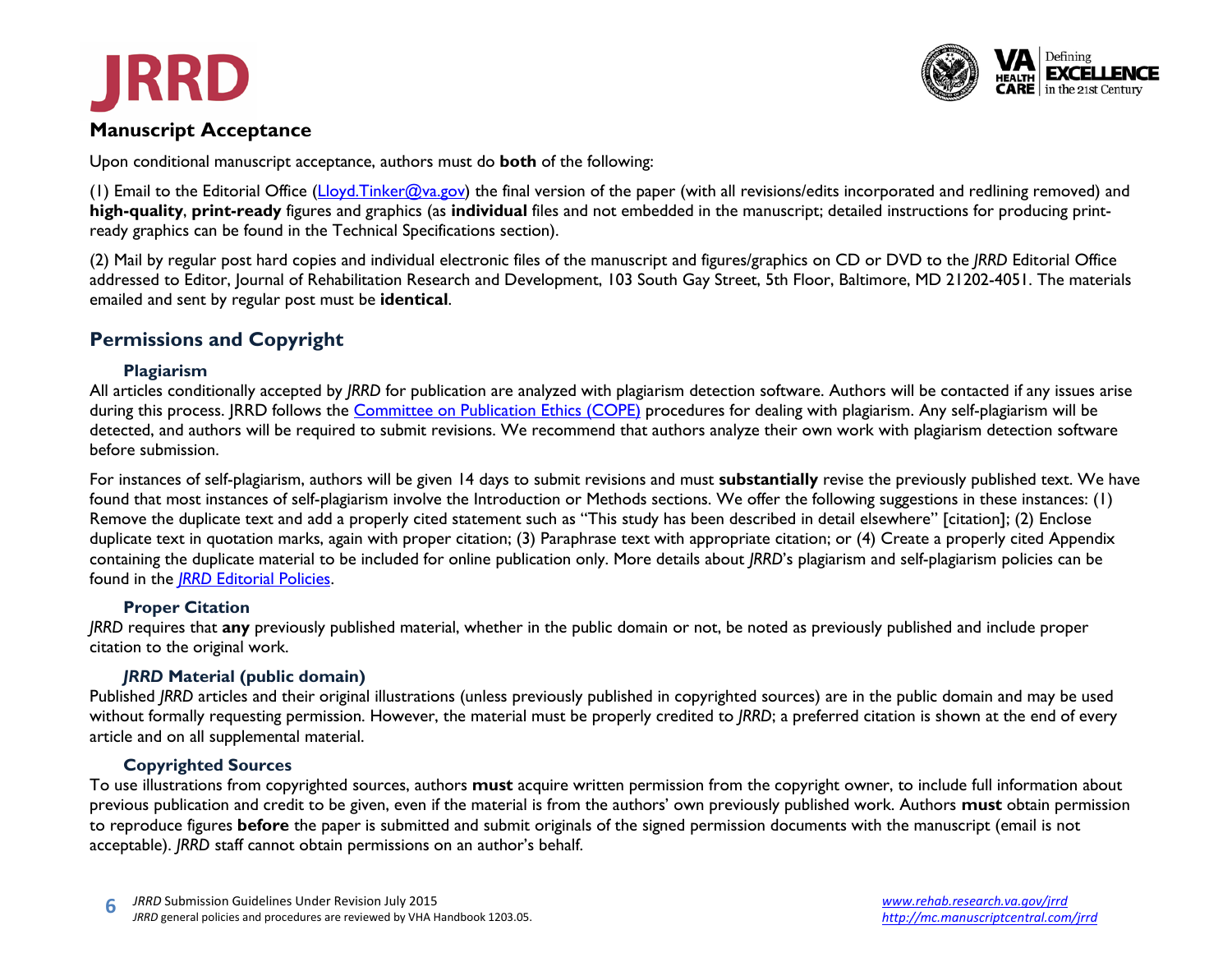



#### **Photographs/Voice/Video**

Authors **must** obtain a signed *Consent for Use of Picture and/or Voice* from each person who can be identified in a photograph or illustration (form available from [Manuscript Central](http://mc.manuscriptcentral.com/jrrd) under the *[Instructions and Forms](http://mc.manuscriptcentral.com/jrrd?NEXT_PAGE=FORMS_AND_INSTRUCTIONS&CURRENT_ROLE_ID=1&CURRENT_USER_ID=0&DOCUMENT_HASHCODE=&SANITY_CHECK_DOCUMENT_ID=&CONFIG_ID=2880&PAGE_NAME=LOGIN)* tab) **before** the paper is submitted and submit originals of the signed documents with the manuscript (email is not acceptable).

#### **Unpublished Manuscripts and Personal Communications**

Authors must also obtain permission to cite unpublished manuscripts and personal communications.

## **Technical Specifications**

#### **Short Title**

A short title (≤45 characters) is provided for use as a running head.

#### **Title**

The manuscript title is ≤100 characters (letters and spaces) and does not contain any abbreviations or acronyms. Review articles should contain "Review" in the title. Articles that report data on only one sex should indicate that in the title, e.g., "Effect of stroke therapy on males."

#### **Authors/Affiliations**

All authors who contributed to the work should be listed on the paper and on any required forms. Authors' institutional affiliations should be included and formatted with numbered superscripts connecting author names to institutions.

Please note: Manuscript Central is designed to collect the names of the first 10 authors on a paper for metadata purposes only. *JRRD* imposes **no limits** on the number of authors on any submitted manuscript.

#### **Abstract**

The abstract is limited to 200 words and submitted with the manuscript. It should give the factual essence of the article and be suitable for separate publication in index journals. It must also include clinical trial registry names, registration numbers, and the URLs for the registry, if required. Abstracts are not structured; they are written as a continuous paragraph and do not include any section headings (e.g., Methods, Results, Conclusions). Articles that report data on only one sex should indicate that in the abstract. Footnotes, references, and commercial names should not be used in the abstract.

#### **Key Words**

At least 10 alphabetized key words are required on the title page of the paper. Medical Subject Headings (MeSH) terms are encouraged but not required.

#### **Abbreviations**

Abbreviations or acronyms that are used more than once in the text of the paper are included. If an abbreviation only appears once, its spelled-out form is used. Conversely, once an abbreviation or acronym has been identified, the abbreviation replaces the spelled-out form of the term. Abbreviations shall be listed on the title page of the manuscript before the corresponding author information.

#### **Corresponding Author**

For each article, one author must be designated as the corresponding author. A short paragraph with the name address and contact information for the corresponding author should be included. This information will appear on the title page of the article, both online and in print.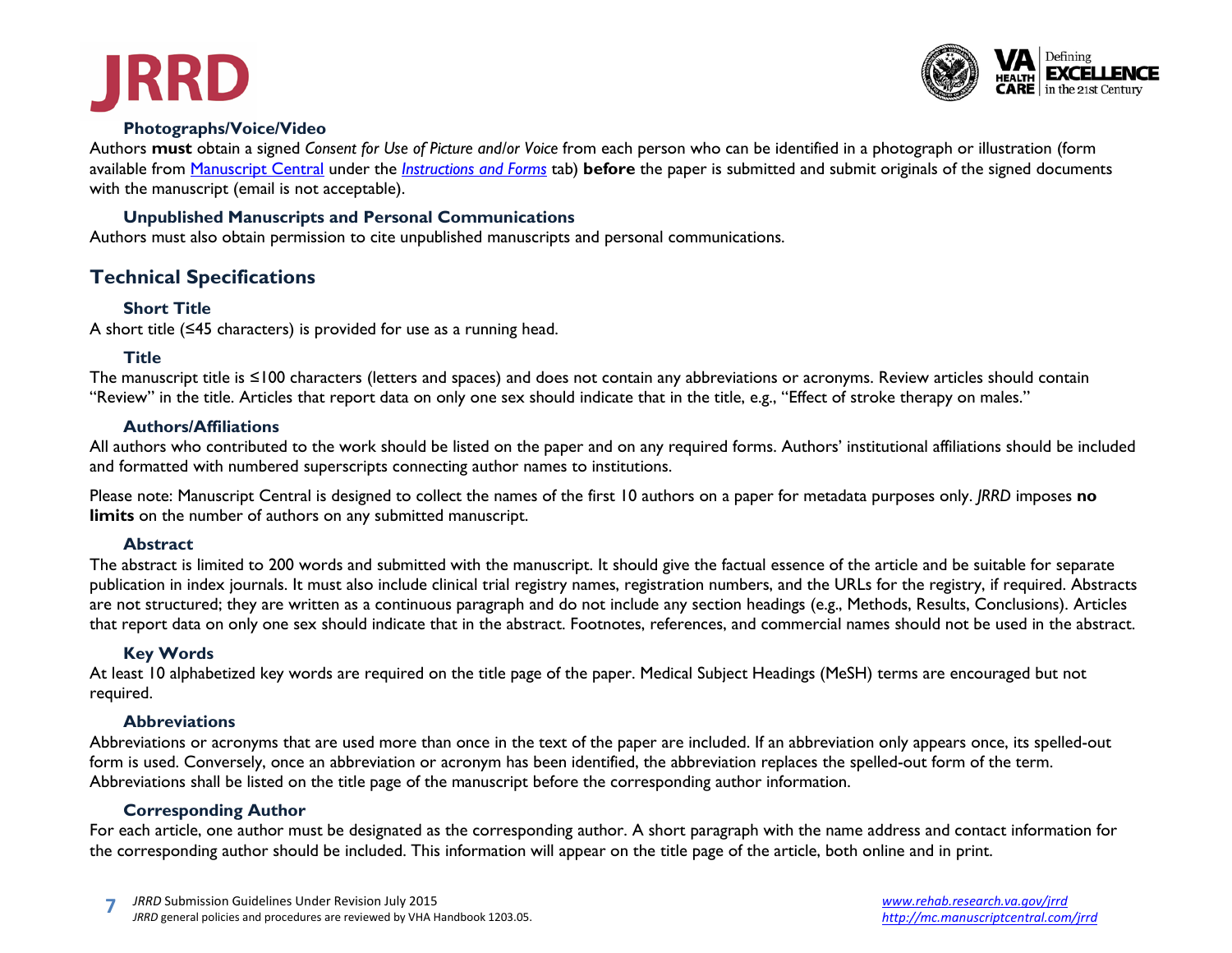



## **Section Headings**

For general information about section headings, please refer to ICMIE's Uniform Requirements for Manuscripts Submitted to Biomedical Journals. All articles must contain standard scientific article headings: Introduction, Methods, Results, Discussion, and Conclusions. Review articles have some flexibility, but at a minimum should contain Introduction, Methods, Discussion, and Conclusions.

*JRRD* allows up to four levels of subheadings under each main heading; however, there must be at least two subheadings for each level.

#### **Acknowledgments**

This section includes the list of specific author contributions, the conflict of interest information, financial disclosures and funding information, institutional review board approval and informed consent information, participant follow-up information, a disclaimer statement (if necessary), and names of individuals who have provided substantive assistance. Written permission to be named must be obtained for all individuals included in the acknowledgments section.

#### **References**

References should be typed separately, double-spaced, numbered consecutively in the order in which they are first mentioned in the text, and appear on the line in brackets (e.g., Levitz [3]). Statistical programs, papers presented at meetings, and non–peer-review publications are not listed in the References; instead, these are listed either as in-text notes or footnotes, with written permission if applicable. Limited "unpublished observations" or "personal communications," for which the author has secured permission of the person cited, should be treated as footnotes and not included in the numbered references. Authors are responsible for the accuracy of their references; however, they must be retrievable through a standard literature search. All references are confirmed and, when possible, linked out to PubMed and DOI [\(CrossRef\)](http://www.crossref.org/) in both print and online versions. Please format references according to [Citing Medicine, 2nd edition, The NLM Style Guide for Authors, Editors, and Publishers.](http://www.ncbi.nlm.nih.gov/books/NBK7256/)

#### *JRRD at a Glance*

This summary of the research should be ≤100 words and written for the layperson at approximately an 8th- to 10th-grade reading level. It should be separate from the manuscript and describe who will benefit from the work and what the likely benefits will be. It should enable a patient or family member to decide the appropriateness of discussing the research with a healthcare provider. The *JRRD* Editorial Office will maintain the prerogative to rewrite the section if it does not meet the desired standards, subject to the author's approval. This section should be uploaded after the manuscript is uploaded.

## **Figures**

Graphics (i.e., drawings, illustrations, schematics, charts, graphs, and so forth) and photographs may be used for clarifying the text. After the manuscript has been accepted for publication, figures can no longer be embedded in the text. **Each figure** must be submitted by regular post (on CD or DVD along with the final version of the manuscript) as **individual files** in .TIF or .JPG format **and** by email [\(Lloyd.Tinker@va.gov\)](mailto:lloyd.tinker@va.gov).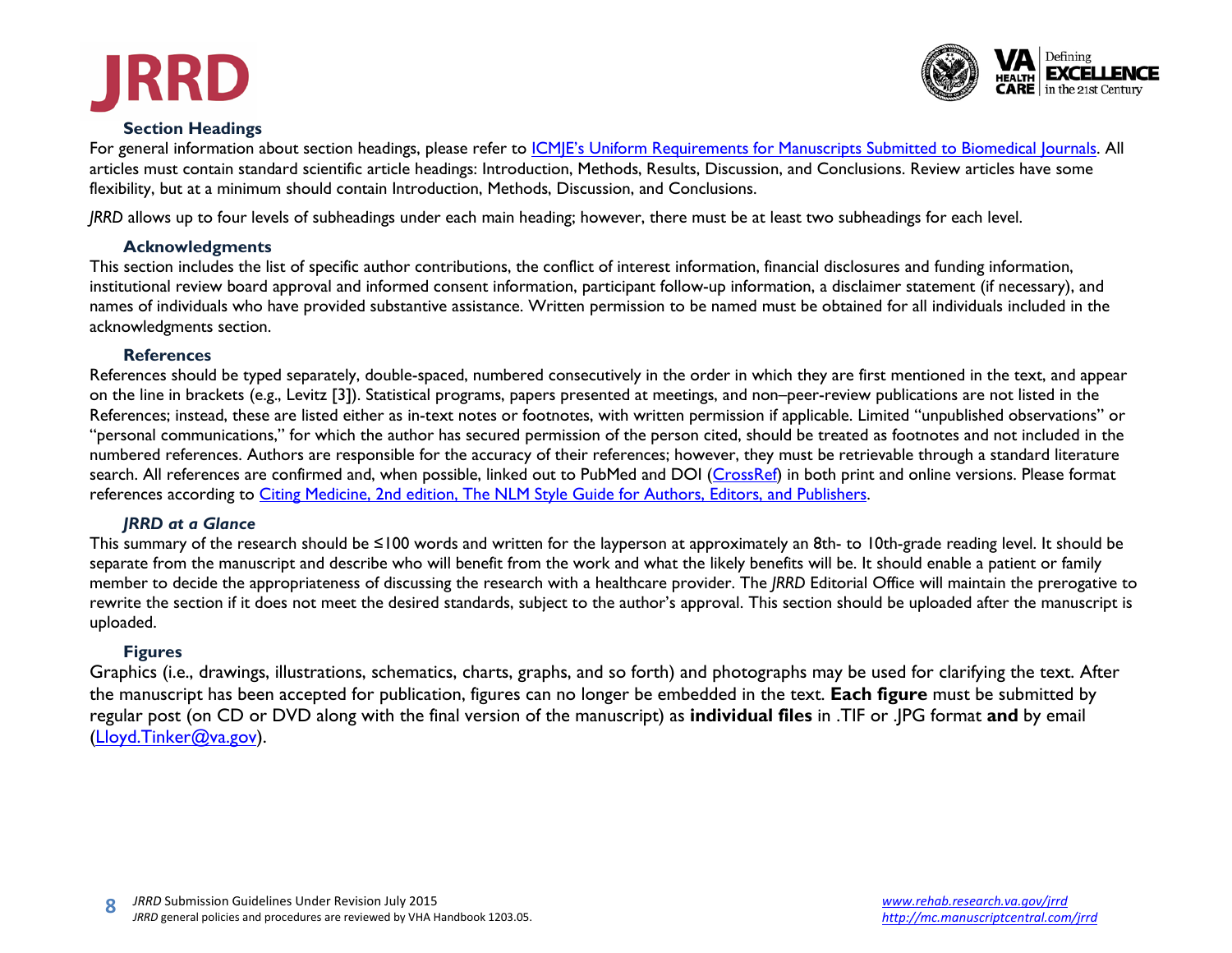



- Be reduced to at least 3.5 in. (8.9 cm) wide and no more than 7.25 in. (18.4 cm) wide. We recommend that authors design supporting artwork at 3.5 in. wide and inspect their figures at this size to ensure readability
- Be submitted in grayscale unless color is required to preserve scientific integrity and communication of main message of figure. Use of color for figures is at the discretion of the Editor of *JRRD*. If color is required, care should be taken to avoid comparing shades of red and green or blue and yellow with each other; these combinations are often difficult for persons with color blindness to distinguish.
- Be saved at the correct resolution: ≥300 dpi.
- Include labels and symbols that are large enough to withstand reduction (i. e., at least 8 pt when reduced), and use type of the same size and style within each figure. Figure fonts must be sans serif (e.g., Arial). Related figures are the same size for uniformity. For figures with multiple panels, insert a lower-case letter ("(a)," "(b)," etc.) in the upper left-hand corner of each image.

#### **Bar and Line Graphs**

- Avoid hairline rules (all lines should be at least 1 pt thick and easily distinguishable when printed in black and white).
- Create two-dimensional bar graphs (not three-dimensional).
- Differentiate bars in the chart (e.g., use white, black, or diagonal lines).
- Use symbols that are easily distinguishable by shape (circle, square, triangle), color (white or black), and size.
- Place unit of measurement and appropriate axis title along the x- and y-axes.

#### **Photographs, MRIs, X-Rays, or Photomicrographs**

- Remove ANY marks or text that could identify a patient.
- Identify critical areas with arrows or labels on the figure.
- Ensure arrows and labels are clear, sharp, and large enough to accommodate reduction (i.e., ≥8 pt when reduced).
- Provide magnification and stain data in the legend for photomicrographs.

#### **Figure Legends**

- Include a concise legend for each figure telling what the figure represents and explaining any marks, arrows, error bars, etc.
- List figure legends on a separate page at the end of the manuscript.
- Resolve inconsistencies between legend and figure (e.g., figure is black and white and the word "red" is used in the legend).

Please note: PowerPoint or CAD-CAM formats are **not** acceptable. If images were created in PowerPoint, authors must adjust their Adobe PDF to settings to create a PDF of ≥1200 dpi directly from PowerPoint. If the image is saved as a .TIF or .JPG directly from PowerPoint, the image will be of poor quality. This method is therefore **unacceptable**. The same applies to any other program that does not convert files into clean, sharp, printable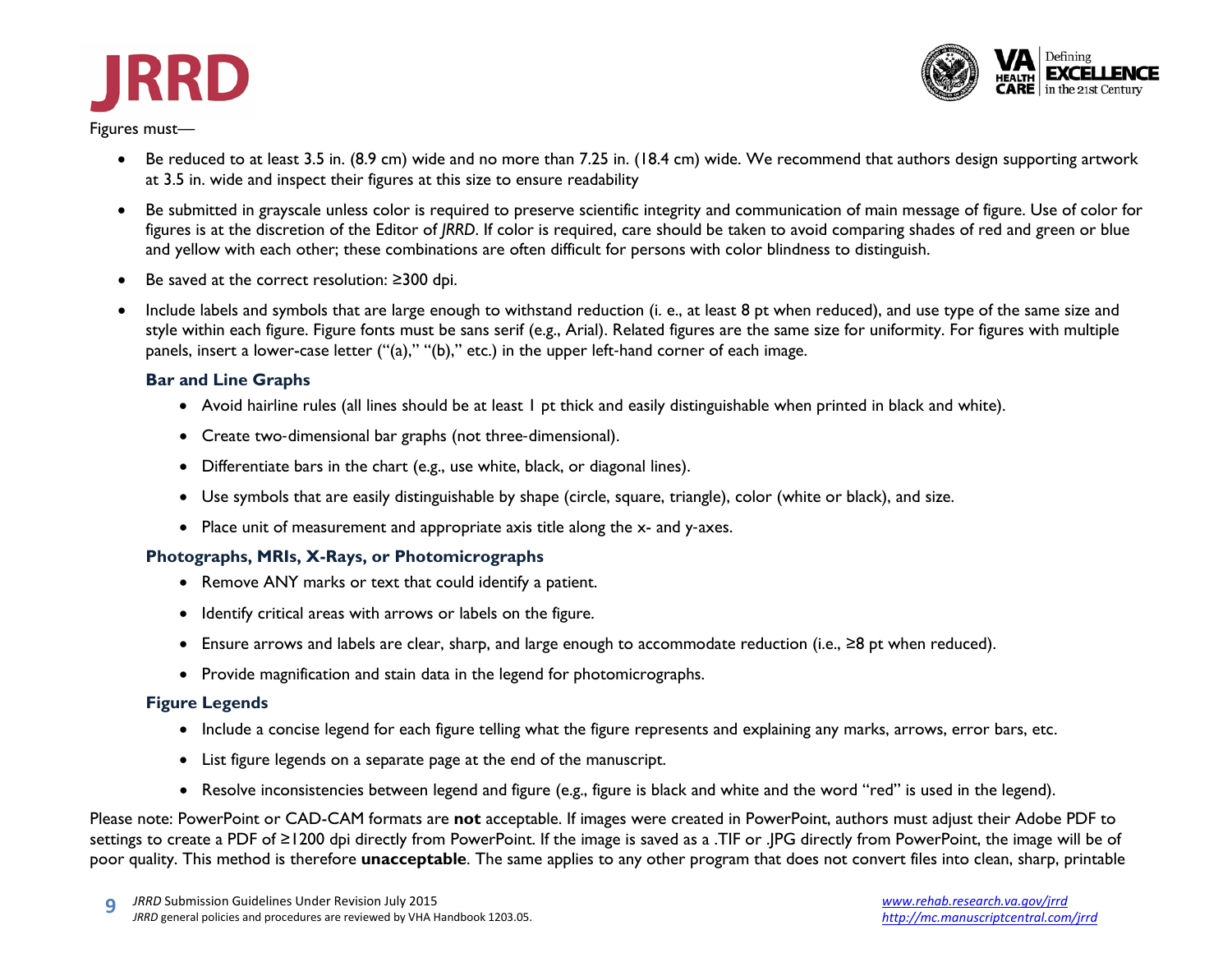# **JRRD**



images. *JRRD* staff have extensive experience with figure manipulations required for commercial quality print images. Please contact a member of the *JRRD* staff if you have questions regarding this process.

#### **Tables**

Tables should be submitted as MS Word files. For accepted manuscripts, **do not** submit tables as image files. Tables should not duplicate material in text or illustrations. Tables must contain all necessary information in order that they may stand alone, independent of the text. They should be numbered consecutively with Arabic numerals and cited in the text in numerical order. Each table should be submitted on a separate page at the end of the manuscript and should have a brief caption and/or legend. Short or abbreviated column heads should be used and explained. Sources should also be cited in footnotes, if applicable.

#### **Mathematical Formulas**

Traditional mathematical expressions should be extended by adding brief narrative notes of explanation and definitions of all terms and variables, as appropriate, to ensure that readers of other disciplines gain the fullest understanding of the material presented. The International System of Units (SI) is requested for all quantities in text, tables, and figures. Formulas and equations should be submitted as separate MS Word files.

#### **Video/Audio**

*JRRD* welcomes any video or audio content that may accompany submissions. All video/audio is presented in the highest quality possible, configured to be fully cross-platform compatible, and presented with a full citation with links to other related content online. Any multimedia content will be made available both within the associated online article, as well as part of a dedicated online video/audio library on the *JRRD* Web site. A full transcript of all audio contained within video clips, when appropriate, and for all other audio is required upon submission to ensure complete online accessibility.

Video/audio files should be submitted to the Editorial Office by CD or DVD (c/o Tristan Horrom, 103 S. Gay Street, Baltimore, MD 21202). Filenames must include the first author's last name and the *JRRD* Manuscript Central ID number. A full transcript of all audio contained within video clips, when appropriate, and for all other audio is required upon submission. All video submitted must be limited to 30 seconds in length, have a video resolution of no less than 640 x 480 pixels, and be submitted in Windows Media Video (.WMV), or QuickTime (.MOV) format. All audio should be limited to 2 minutes, have a sound quality of at least 96 kb/s, and be submitted in Windows Media Video (.WMV), QuickTime (.MOV) or .MP3 format. Exceptions can be granted as related to content format at the discretion of the *JRRD* Technical Information Specialist.

#### **Appendixes**

*JRRD* welcomes appendix material for publication. All appendixes are online only, accessed through online links in the PDF and HTML versions of each article. Appendix materials include text, tables, source files, derivations, photographs, figures, graphs, and video material as appropriate. All material will be reviewed by the Editor prior to publication, but Appendix material is not typically reviewed by a technical editor.

#### **Letters to the Editor**

*JRRD* stakeholders may address concerns, praise, or items of interest regarding published content to the Editor as a Letter to the Editor We invite an ongoing dialogue between professionals as a means of exchanging information and sharing diverse opinions among disciplines. Letters should relate specifically to material published in JRRD. Letters to the Editor are submitted online through Manuscript Central. You must supply the following information: full name of author of article, volume and issue number, and page numbers on which the article appeared. In addition, the letter should contain the full name, academic degree(s), and affiliation of the correspondent. After the letter is received, it is shared with the author(s) of the original article for rebuttal and both letters are subsequently published back-to-back in the next available issue of *JRRD*. Letters to the Editor are strongly encouraged.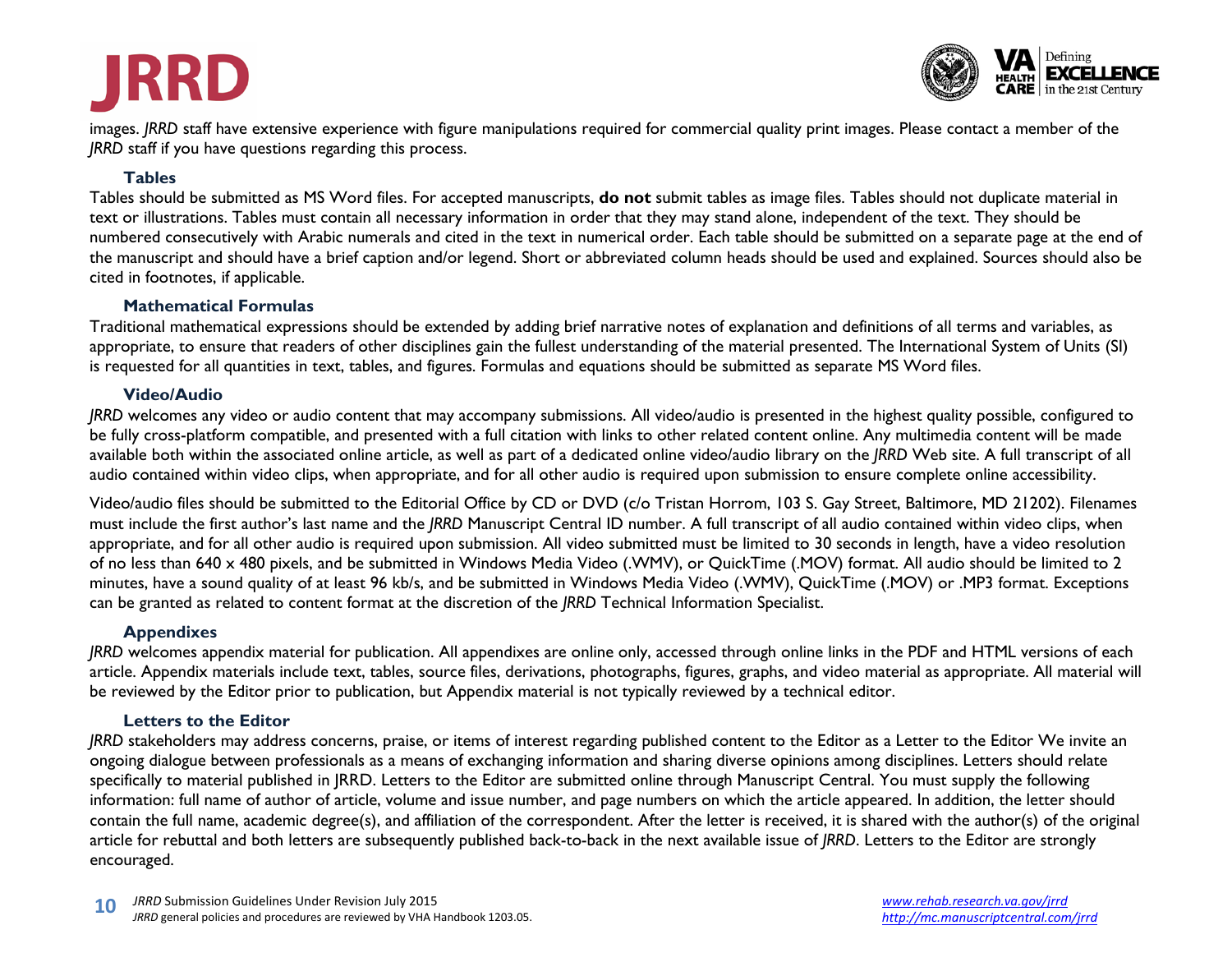



#### **Review of Proofs**

Proofs will be emailed to the corresponding author, unless otherwise requested. To avoid delays in publication, check the proofs **immediately** and return corrections or changes to the technical editor assigned to the article either by email, fax, or express mail within 3 working days. If corrections and/or changes are not received within the prescribed time, it will be assumed none are needed.

#### **Author Approval of Final Proof**

During the copyediting phase of production, all authors will be required to return to the technical editor the signed *Author Approval of Final Proof* form indicating that **all** authors have reviewed the final PDF prior to publication. We feel that it is incumbent upon us to ensure that all authors' review the final article proof. Failure to return the form within 3 days will result in forfeiture of publication in that issue, with concomitant delay to a future issue at the Editor's discretion.

All editorial questions should be addressed to the Editor, Journal of Rehabilitation Research and Development, 103 South Gay Street, 5th Floor, Baltimore, MD 21202-4051; 410-962-1800, ext 240, fax: 410-962-9670.

## **Bibliography**

1. Murray S, Brophy J, Palepu A. Open Medicine's ghost and guest authorship policy. Open Med. 2010;4(1):11–12.

2. Leash E. Is it time for a new approach to authorship? J Dent Res. 1997;76(3):724–27. DOI: 10.1177/00220345970760030101

3. Dorsey ER, Beck CA, Adams M, Chadwick G, de Blieck EA, McCallum C, Briner L, Deuel L, Clarke A, Stewart R, Shoulson I; Huntington Study Group TREND-HD Investigators. Communicating clinical trial results to research participants. Arch Neurol. 2008;65:1590-95. [PMID: 19064746](http://www.ncbi.nlm.nih.gov/pubmed/19064746)

## **Important Web Addresses**

| <b>JRRD Web site</b><br>http://www.rehab.research.va.gov/jour/jourindx.html                                         |
|---------------------------------------------------------------------------------------------------------------------|
| <b>JRRD Editorial Policies</b><br>http://www.rehab.research.va.gov/jour/jrrdedpolicy2010.pdf                        |
| <b>JRRD Manuscript Submission Checklist</b><br>http://www.rehab.research.va.gov/jour/jrrdsubcheck2010.pdf           |
| <b>JRRD Figure Checklist</b><br>http://www.rehab.research.va.gov/jour/jrrdfigcheck2010.pdf                          |
| <b>Manuscript Central</b><br>http://mc.manuscriptcentral.com/jrrd                                                   |
| ICMJE's Uniform Requirements for Manuscripts Submitted to Biomedical Journals<br>http://www.icmje.org/urm_main.html |
| ICMJE Form for Disclosure of Potential Conflicts of Interest                                                        |